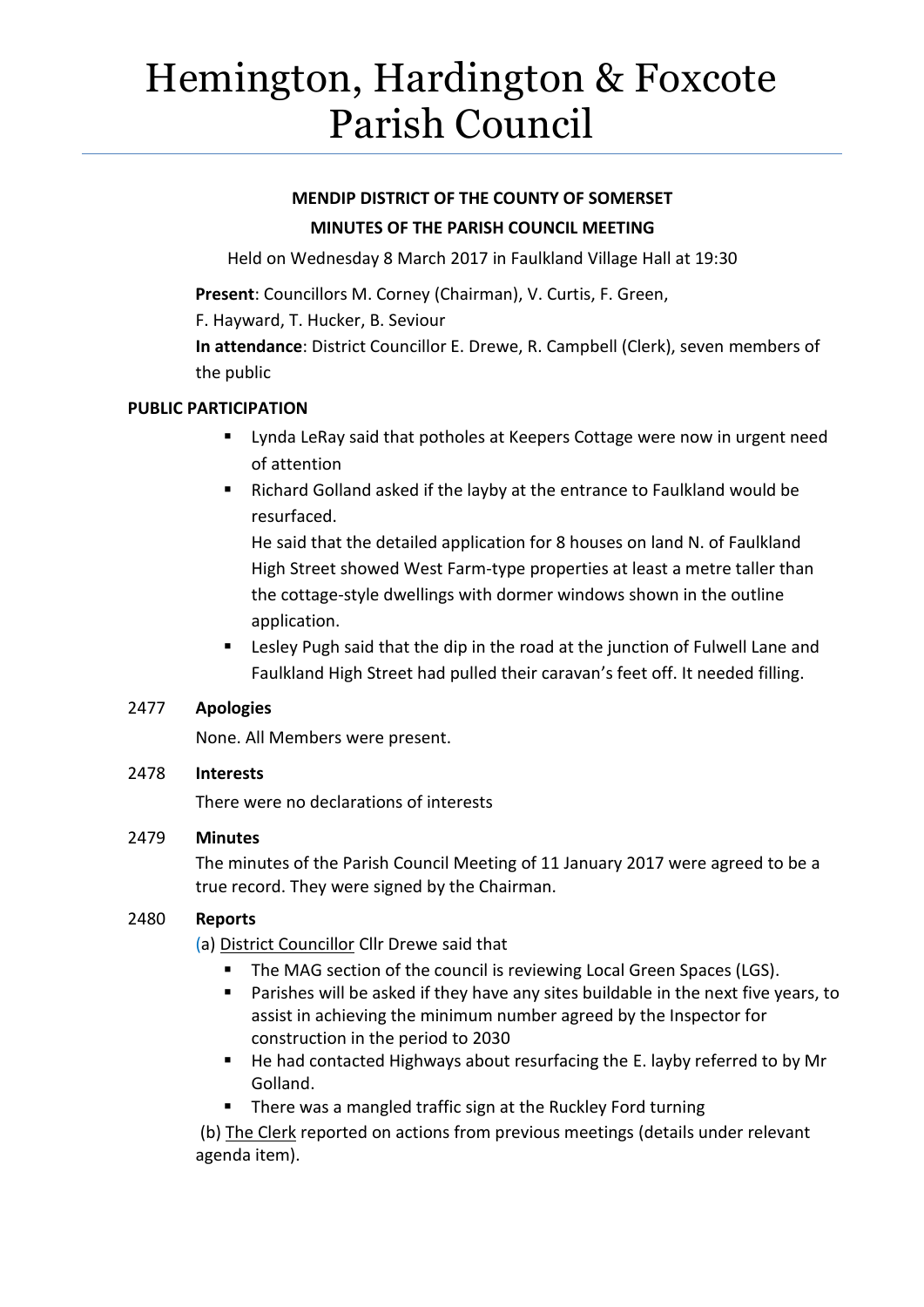#### 2481 **Planning**

(a) Applications Councillors considered the following:

| 2017/0263/HSE &<br>0264/LBC | Lower Farm House,<br><b>Faulkland Radstock BA3</b><br>5XD                                       | Erection of garden room.<br><b>RESOLVED to recommend</b><br>approval (proposed Cllr<br>Corney, 2 <sup>nd</sup> Cllr Hucker,<br>unanimous).                  |
|-----------------------------|-------------------------------------------------------------------------------------------------|-------------------------------------------------------------------------------------------------------------------------------------------------------------|
| 2017/0265/FUL               | Haywood Farm, Terry Hill<br>Radstock BA3 5UF                                                    | Extension to poultry<br>processing unit.<br><b>RESOLVED to recommend</b><br>approval (proposed Cllr<br>Seviour, 2 <sup>nd</sup> Cllr Hucker,<br>unanimous). |
|                             |                                                                                                 | Councillors noted that the<br>building was below the<br>sightline and that<br><b>Environmental Protection</b><br>had proposed a noise<br>condition          |
|                             |                                                                                                 | Observation: the problem<br>of mud and slow-moving<br>farm vehicles on the A366<br>should be addressed.                                                     |
| 2017/0342/HSE               | <b>Foxcote Cottage Green</b><br><b>Street To Single Hill</b><br><b>Foxcote Radstock BA3 5YD</b> | Two storey rear extension.<br><b>RESOLVED to recommend</b><br>approval (proposed Cllr<br>Hayward, 2 <sup>nd</sup> Cllr Green,<br>unanimous).                |
| 2017/0395/FUL               | Land North of Faulkland<br>High Street, Faulkland                                               | Eight dwellings with<br>associated access<br>Agreed to hold an<br>additional meeting on 22<br>March to consider the<br>application.                         |

#### (b) Planning decision

| 2017/0205/FUL | Land at Wheelbrook<br>Cottage BA2 7RA | Erection of agricultural<br>implements store. |
|---------------|---------------------------------------|-----------------------------------------------|
|               |                                       | <b>Approval with conditions</b>               |

#### (c) Enforcement Nothing to report

(d) Open Areas of Local Significance (OALS)/Local Green Spaces (LGS) It was agreed that the Parish Council wanted both existing OALS – Faulkland Green and the area round Faulkland Pond – to retain their designation, or its equivalent, in Mendip's Local Plan Part II. Mendip to be so advised.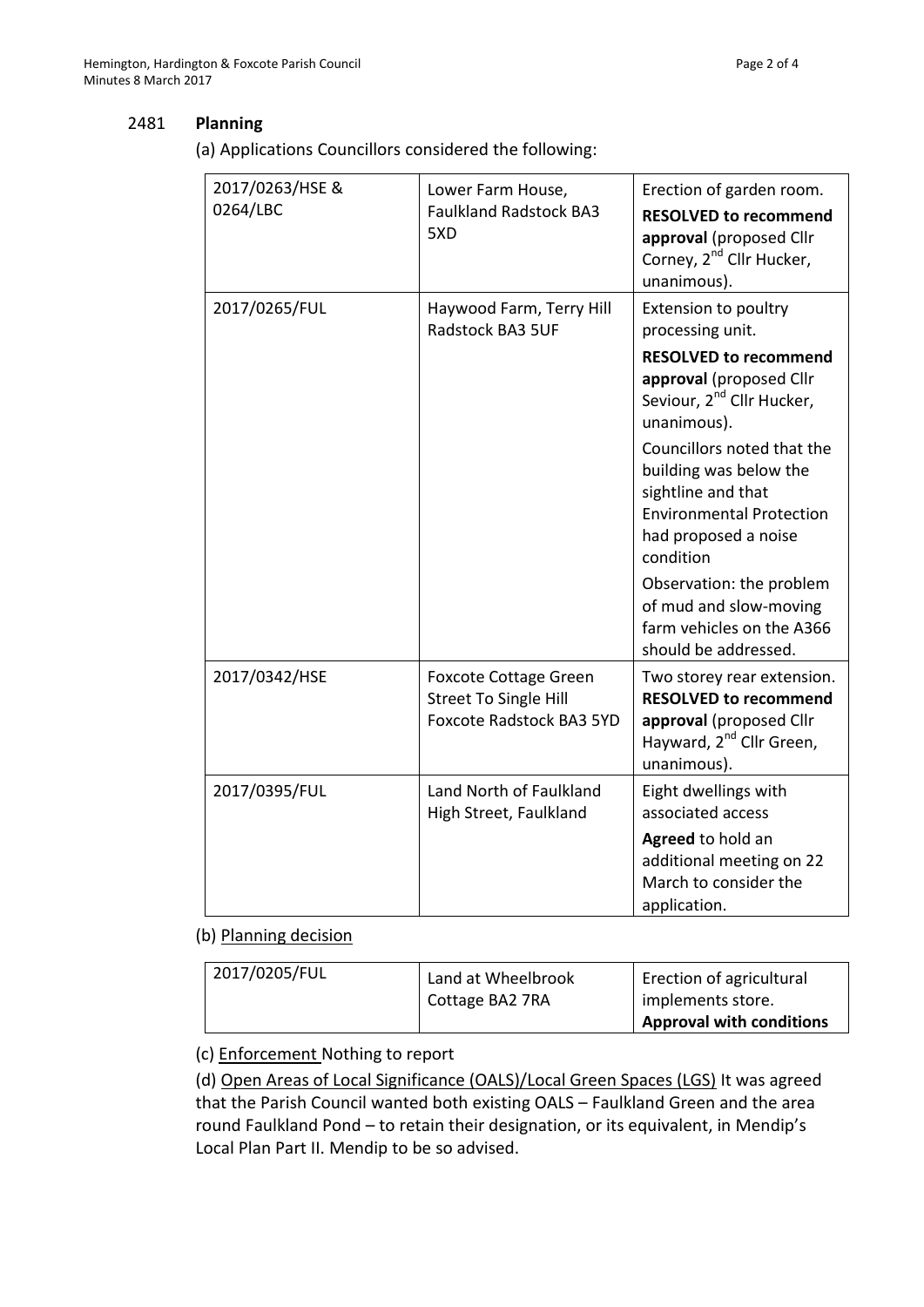#### 2482 **Environment**

(a) Parish litter pick The Chairman thanked all who had taken part in the successful litter pick held in uncertain weather on 5 March.

(b) Faulkland Pond The water had now cleared. The Chairman was waiting to hear from the Environment Agency, to whom he had reported the pollution following nine complaints from members of the public.

## (c) Litter and waste

- No bin to be put up in the E. layby until the layby is resurfaced
- The Clerk to check if dog bins are being emptied
- Cllr Corney reported litter opposite the Terry Hill cottages
- **EXECL** FURERT Cllr Hucker reported fly tipping at Hardington Plantation.
- Mendip to be notified of these last two items

## 2483 **Highways**

## (a) Speed and weight limits

- The possibility of a 20mph speed limit in the core of Faulkland to be discussed at the meeting with the Traffic Engineer (23/4, 10:30, Faulkland Green).
- The 20mph limit on the A366 coming out of Norton St Philip was thought to be too long and the 20mph roundels very large.
- Cllr Curtis said a lot of articulated vehicles were coming through Faulkland
- Potholes and layby (per Public Forum) to be reported again to the Highways Superintendent.

## (b) Speedwatch

- A new co-ordinator was needed.
- Volunteers to be sought and training arranged

## 2484 **Rights of way**

Somerset Rights of Way had again been contacted re restricted Byway FR6/51 Burnt Hill Lane. A response was awaited.

## 2485 **Defibrillator**

- District Cllr Drewe thought that if Mendip made a contribution it would be of about £200
- It was agreed to explore other funding options in time for the April meeting
- An appeal for contributions could be made via *Parish News*.

## 2486 **Finance**

(a) The Month 11 financial statement was received and noted

(b) **RESOLVED** (proposed Cllr Corney, 2nd Cllr Green, unanimous) to appoint Payman to operate the payroll, at a cost of £60 p.a.

(b) RESOLVED (proposed Cllr Corney, 2nd Cllr Green, unanimous) to pay the following:

| Society of Local Council Clerks - contribution to subscription | 33.81  |
|----------------------------------------------------------------|--------|
| Trustees, Hon. William Jolliffe Settled Estate – rent 2017/18, |        |
| <b>Faulkland Playing Feild</b>                                 | 125.00 |